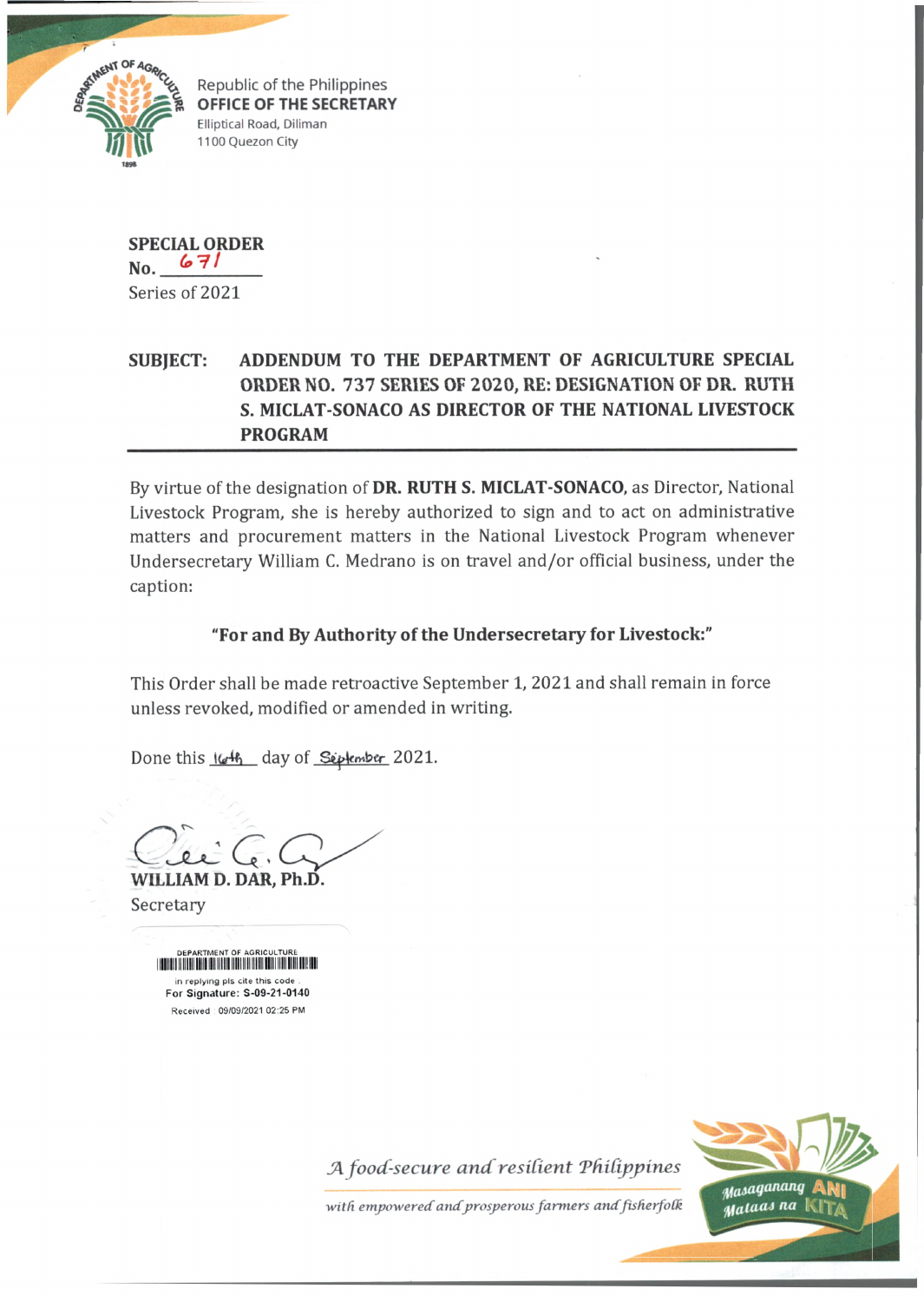

Republic of the Philippines **OFFICE OF THE SECRETARY Elliptical Road. Diliman 1100 Quezon City**

## SPECIAL ORDER  $No. 737$ Series of 2020

SUBJECT DESIGNATION OF DR. RUTH S. MICLAT-SONACO AS DIRECTOR OF THE NATIONAL LIVESTOCK PROGRAM (NLP)

In the exigency of the service, DR. RUTH S. MICLAT-SONACO, Center Director of the Agricultural Training Institute - International Training Center on Pig Husbandry (ATI-ITCPH), is hereby designated as DIRECTOR, NATIONAL LIVESTOCK PROGRAM (NLP) in concurrent capacity with her regular functions as Center Director of ATI-ITCPH.

The National Livestock Program (NLP) is one of the National Banner Programs of the Department of Agriculture created to drive and catalyze the accelerated and sustainable development of the Philippines' livestock and poultry sectors. In consultation and partnership with the private sector and other stakeholders along the value chain, the program prepares plans, implements programs and projects, and recommends policies for the livestock sector.

The Program Director ensures the attainment of the NLP's overall goals and objectives by mobilizing the Department of Agriculture's concerned offices and through proactive engagement and partnership with the livestock stakeholders.

Director Sonaco shall report directly to the Undersecretary-designate for Livestock. She shall be supported by technical and administrative staff and shall perform the following duties and responsibilities:

- 1. Provides overall supervision in the implementation of programs and projects in all Operating Units (Bureau of Animal Industry (BAI), National Meat Inspection Service (NMIS), National Dairy Authority (NDA), Philippine Carabao Center (PCC), Regional Field Offices and ATI-ITCPH);
- 2. Prepares the annual work and financial plans of the program in consultation with the livestock sector;
- 3. Prepares regular updates and reports on the status of the implementation of the program and projects, including their outcomes and impact;
- 4. Together with the Office of the Undersecretary-designate for Livestock, maintain a regularly updated database on the production, consumption, supply, and demand of the targeted livestock by the program;
- 5. Together with the Office of the Undersecretary-designate for Livestock, conduct regular stakeholder consultation;
- 6. Assists the Undersecretary-designate for Livestock in policy formulation and planning to enhance the development of the livestock and poultry industry; and
- 7. Performs other functions and responsibilities as assigned by the Undersecretary designate for Livestock and the Secretary.

*A. food-secure and'resilient Tfiitippincs*

 $with$  prosperous farmers and fisherfolk



| OFFICE OF ASEC FOR LIVESTOCK |            |
|------------------------------|------------|
| $200 - 11.07$ $192$ $1000$ I |            |
| Received Montage             |            |
|                              | Time: 0:29 |